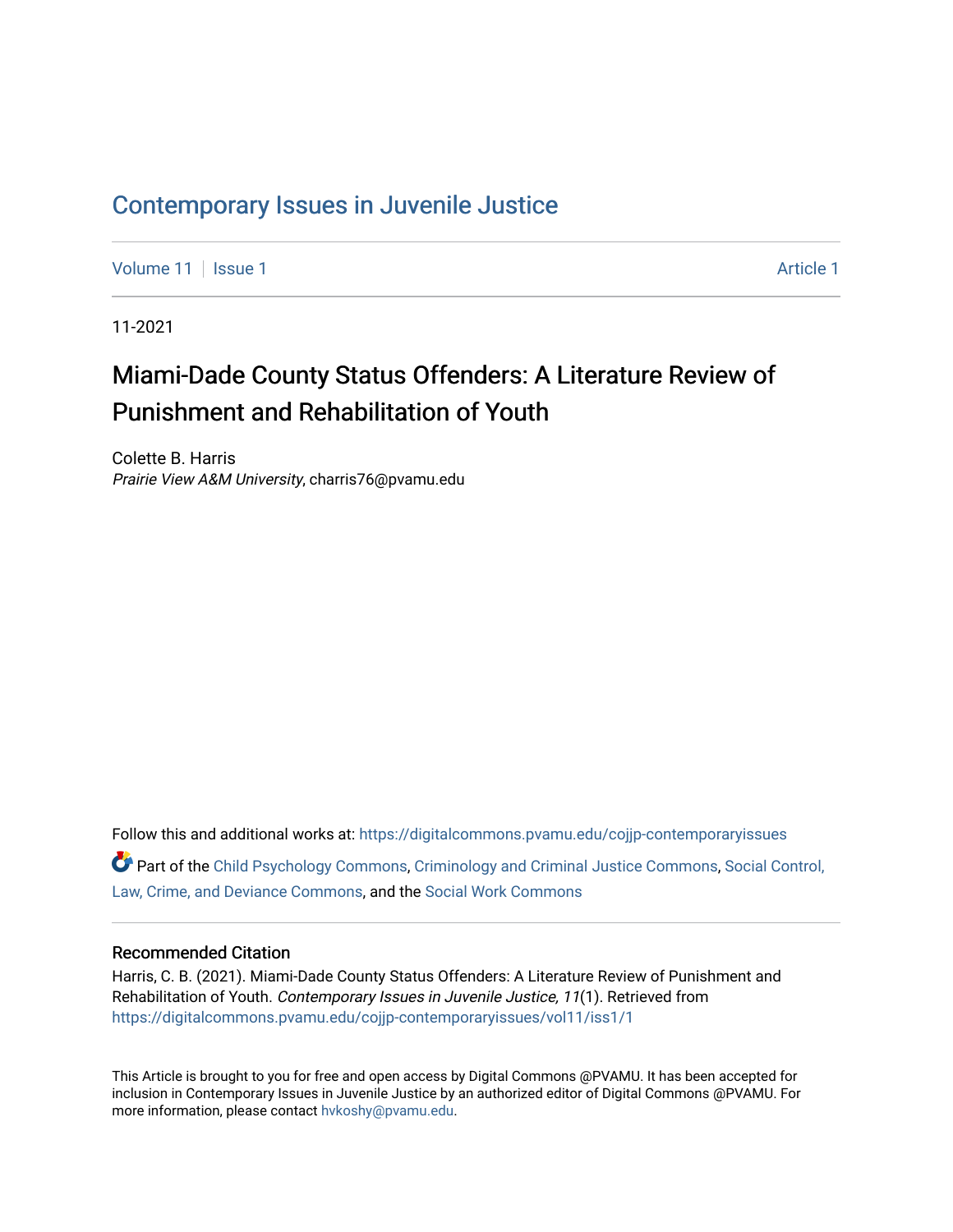1

### **Contemporary Issues in Juvenile Justice**

Volume 11, No. 1

November 2021

# **Miami-Dade County Status Offenders: A Literature Review of Punishment and Rehabilitation of Youth**

**Colette B. Harris, J.D. Prairie View A&M University [charris76@pvamu.edu](mailto:charris76@pvamu.edu)**

Recommended Citation

Harris, C.B. (2021). "Miami-Dade County Status Offenders: A Literature Review of Punishment and Rehabilitation of Youth". Contemporary Issues in Juvenile Justice, Vol. 11(1), pp. 1-22.

Available at: The *Contemporary Issues in Juvenile Justice* journal is brought to you free and open access by the Texas Juvenile Crime Prevention Center at Digital Commons@ [Digital](https://digitalcommons.pvamu.edu/)  [Commons @PVAMU | Prairie View A&M University Research](https://digitalcommons.pvamu.edu/)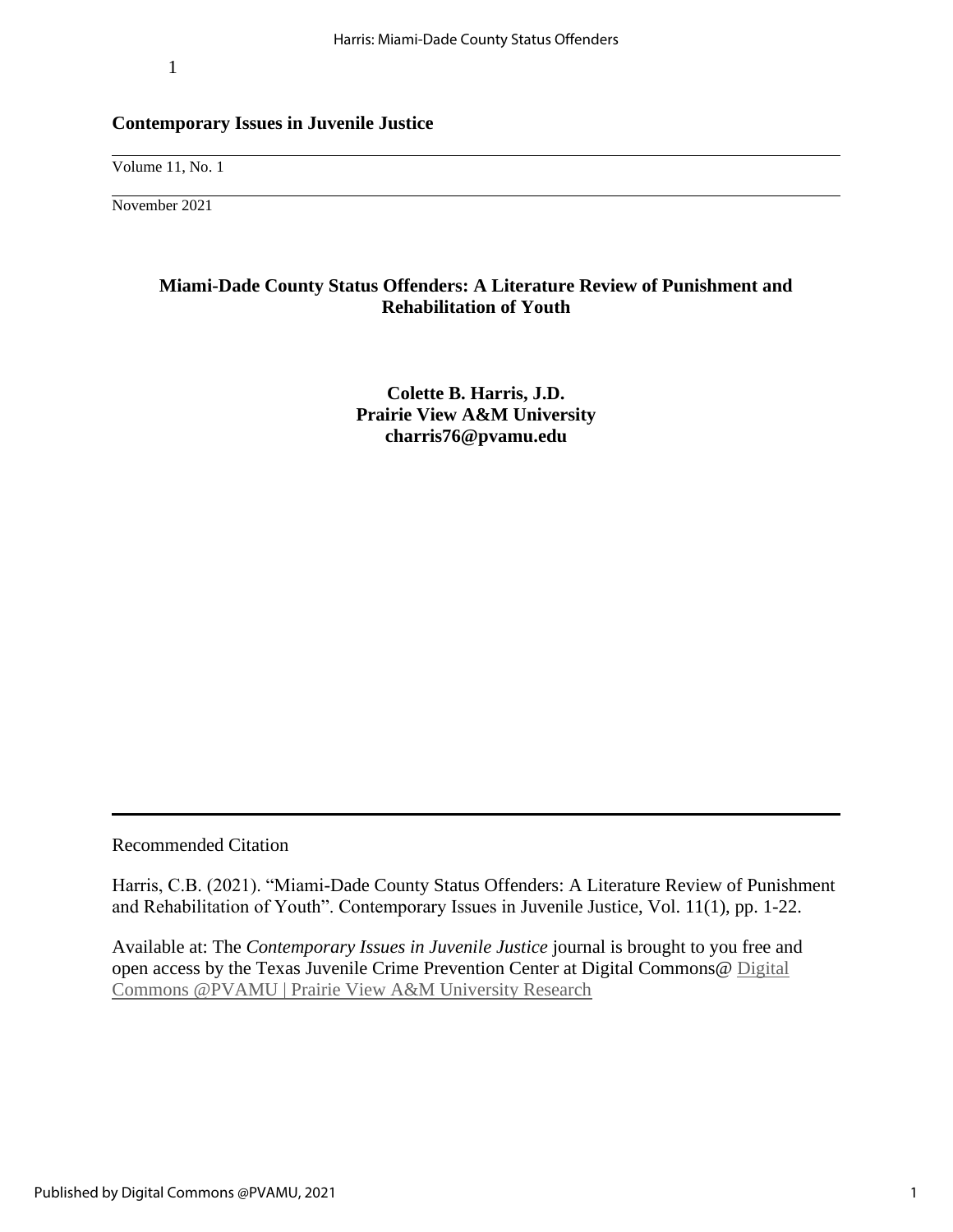# **Miami-Dade County Status Offenders: A Literature Review of Punishment and Rehabilitation of Youth**

### **Abstract**

The number of juveniles in detention centers has decreased across the United States. Although overall incarceration rates of juveniles in Miami-Dade County have declined, the number of youths at risk for delinquent activity and the number of girls in detention centers has increased. In the last nine years, Florida legislators have created laws to eliminate zero-tolerance policies in county schools, lessened the punishment role of law enforcement officers for in-school behaviors, as well as minimized the presence of law enforcement officers on school grounds. Although Miami-Dade County has been a part of the reformation of the Florida juvenile justice system, unlike Polk and Palm Beach County, it continues to enforce zero-tolerance policies. This is a comparable review of literature for the Miami-Dade County's juvenile justice system's treatment of status offenders.

*Keywords*: Status Offense(s), Detention, Treatment, Rehabilitation, Diversion, Miami-Dade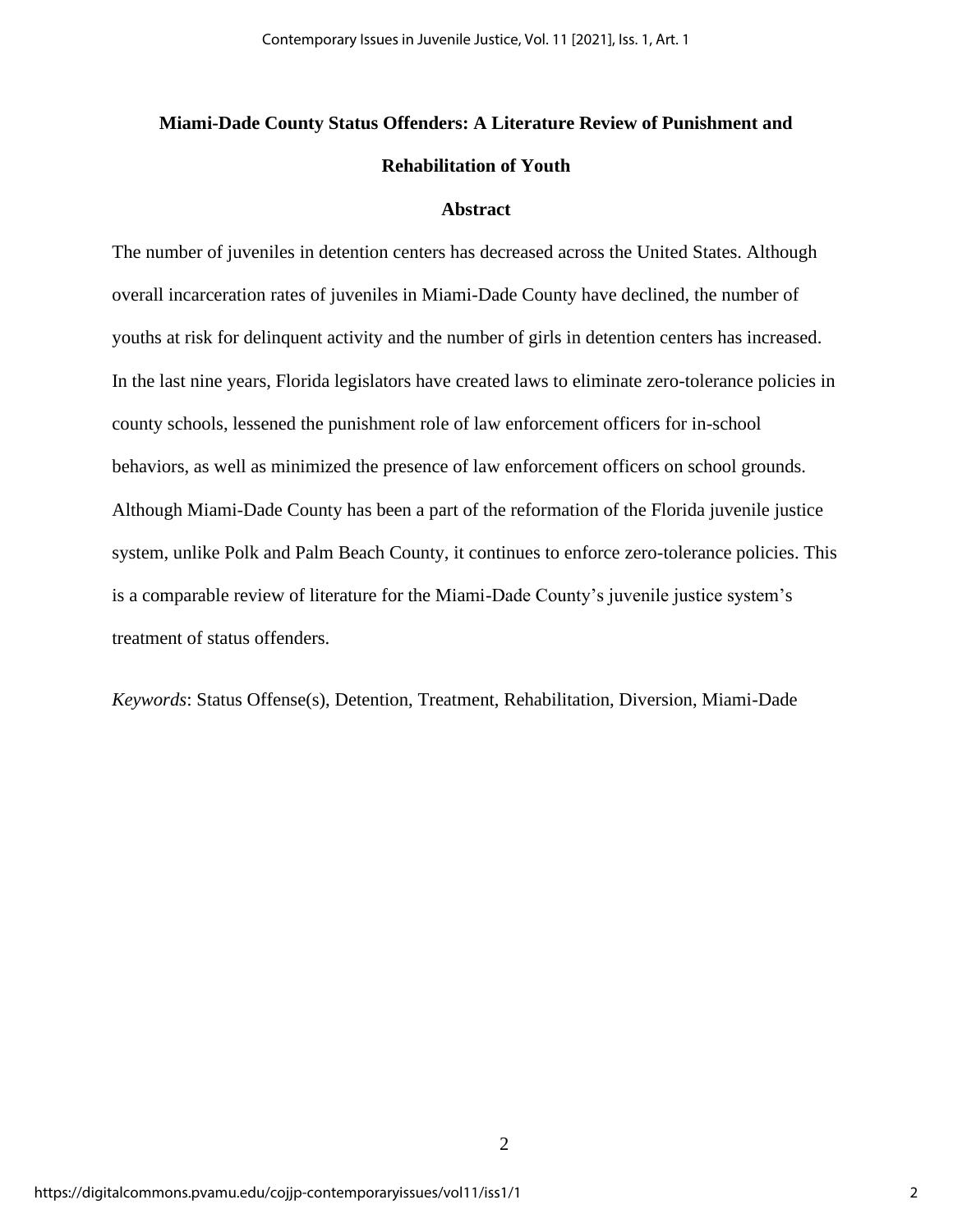A status offender is a juvenile under the age of majority—18 for most states—who has been adjudicated or charged for conduct that would otherwise be considered legal under the law if the actor were an adult. Status offenses are often the reason that youth first encounter the juvenile justice system, (Coalition for Juvenile Justice, n.d.). Status offenses commonly include use or possession of tobacco or alcohol, truancy, violating curfew laws, running away, and in some states, ungovernability. When parents, schools, or the community are no longer able to manage the disruptive behavior of the youth, the family seeks assistance from the family court or the juvenile justice court. The projected future of youth involved in status offense behavior is one of two. Either the youth matures and the behavior ceases, or the status offenses lead to more delinquency or criminal behavior as the youth ages. Youth between the ages of 14 and 17 are involved in approximately 70% of status offense petitions (Shubick, 2010).

The United States criminal justice system moves along a spectrum of practice between punishment and rehabilitation of the lawbreaker. The juvenile courts across the United States were created to rehabilitate youth; however, the system has developed tendencies toward punishment rather than rehabilitative treatment (Bradley, n.d.). In the 1970s, juvenile courts progressed from practices of punishment to treatment and prevention, primarily for status offenses. This movement from punishment to treatment has supported and arguably caused the decrease in the number of juveniles detained or incarcerated in the last two decades.

Even though juvenile delinquency rates reveal a decrease in the number of youth entering the system, the number of girls in the juvenile justice system continues to rise (Office of Juvenile Justice and Delinquency Prevention, 2016). According to the 2016 United States Census, Florida's most populated county is Miami-Dade, with an estimated total population of 2,712,945, of which 20.3% is youth under the age of 18 (United States Census Bureau, 2016). Studies in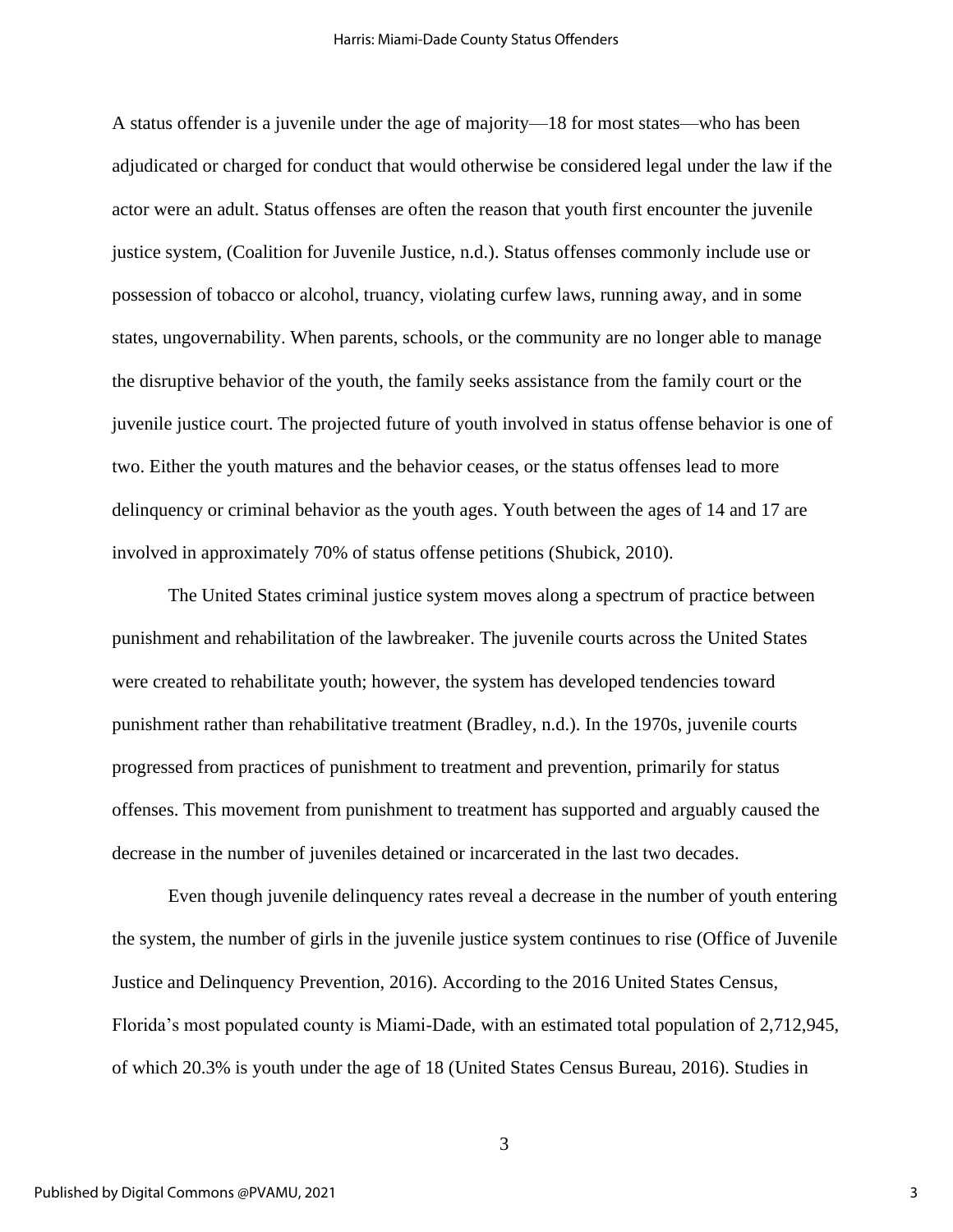other major United States cities have focused on reasons for status offenses and the treatments or programs provided. This is a comparable review of literature for the system's treatment of status offenders in the seventh most populated county in the United States, Miami-Dade (United States Census Bureau, 2016).

Mark Greenwald (2016), Miami-Dade's Director of Research and Data Integrity, notes that the number of juveniles arrested in Miami-Dade continues to decline yearly. The 2015-2016 Delinquency Intake Report noted that 38,267 youth were arrested for delinquent offenses on 69,749 occasions (Greenwald, 2016). At-risk youth tend to be 10 to 17 years of age, and the 2015-2016 Delinquency Intake Report noted 1,861,518 at-risk youth within Miami-Dade county, with an average of 37 arrests for every 1,000 youth at risk. The delinquency arrests were categorized by offenses against persons, property order offenses, public disorder offenses, and most serious offenses. However, 39% could be categorized as misdemeanor offenses and 23% as other offenses (Greenwald, 2016).

The Juvenile Justice and Delinquency Prevention Act (JJDPA) was established in 1974 and amended and reauthorized in November 2002 to include bipartisan support. After 11 years of suggested amendments to JJDPA, the Juvenile Justice Reform Act (JJRA) became a law in December 2018 which reauthorize and amended the JJDPA. The main changes to JJDPA redefined terms (contact, jail or lockup for adults, adult inmate, and Indian tribe), state fund allocations, state plans requirements for funding allocations. The Act was formed to protect communities and to prevent the victimization of children, youth, and their families. The JJDPA provides federal standards of care and customs for young offenders in the juvenile and criminal courts (Coalition for Juvenile Justice, n.d.). JJDPA has four substantive protections for youth interacting with the juvenile justice system: deinstitutionalization of status offenders, adult jail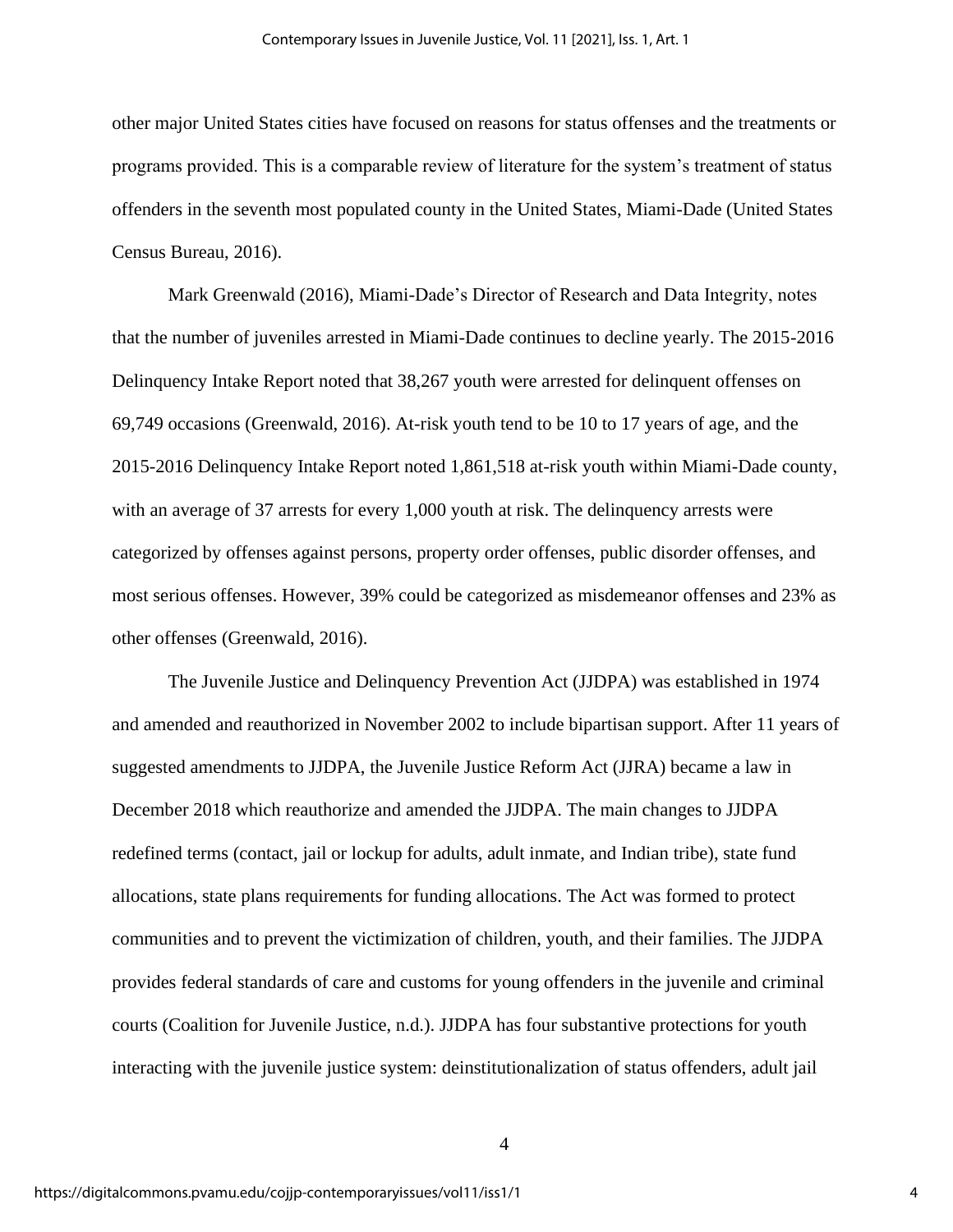and lock-up removal, sight and sound separation, and disproportionate minority contact (DMC). Deinstitutionalization of status offenders focuses on finding alternatives to detention for status offenders. Adult jail and lock-up removal emphasize removing juveniles from jails and detention facilities. Sight and sound separation guarantees that all juveniles will not have contact with adult inmates. DMC stresses decreasing unequal numbers of minority juveniles in contact with the juvenile justice system.

### **Weaknesses and Strengths of Diversion Programs**

Diversion programs coordinate placement of juveniles into appropriate rehabilitation and treatment programs as an alternative to formal proceedings in juvenile and family courts for status, non-violent, and first-time offenders. Diversion programs were established and equipped with support, activities, and supervision to direct youth away from the justice system ("Diversion Program," n.d.). Diversion programs are not perfect, and some argue the programs are ineffective because some juveniles reoffend after completing the program; however, the advantages to young offenders outweigh the disadvantages. Community operated programs are found to be supportive and productive, when compared to detention in preventing future offenses. Diversion programs prevent the formal processing of youth, and initial contact with the juvenile justice system that labels youth, and increases the odds of incarceration as an adult ("Diversion Program," n.d.). Diversion programs afford youth with experiences and opportunities unavailable in detention centers, jails, and prisons. Diversion of youth from formal processing reserves court funds in early diversion processes ("Diversion Program," n.d.).

Diversion programs are not one size fits all. They have varying goals and operation attempt to provide specialized treatment to address the needs of youth with substance abuse concerns and health and/or mental illnesses. Diversion programs directly serve the youth and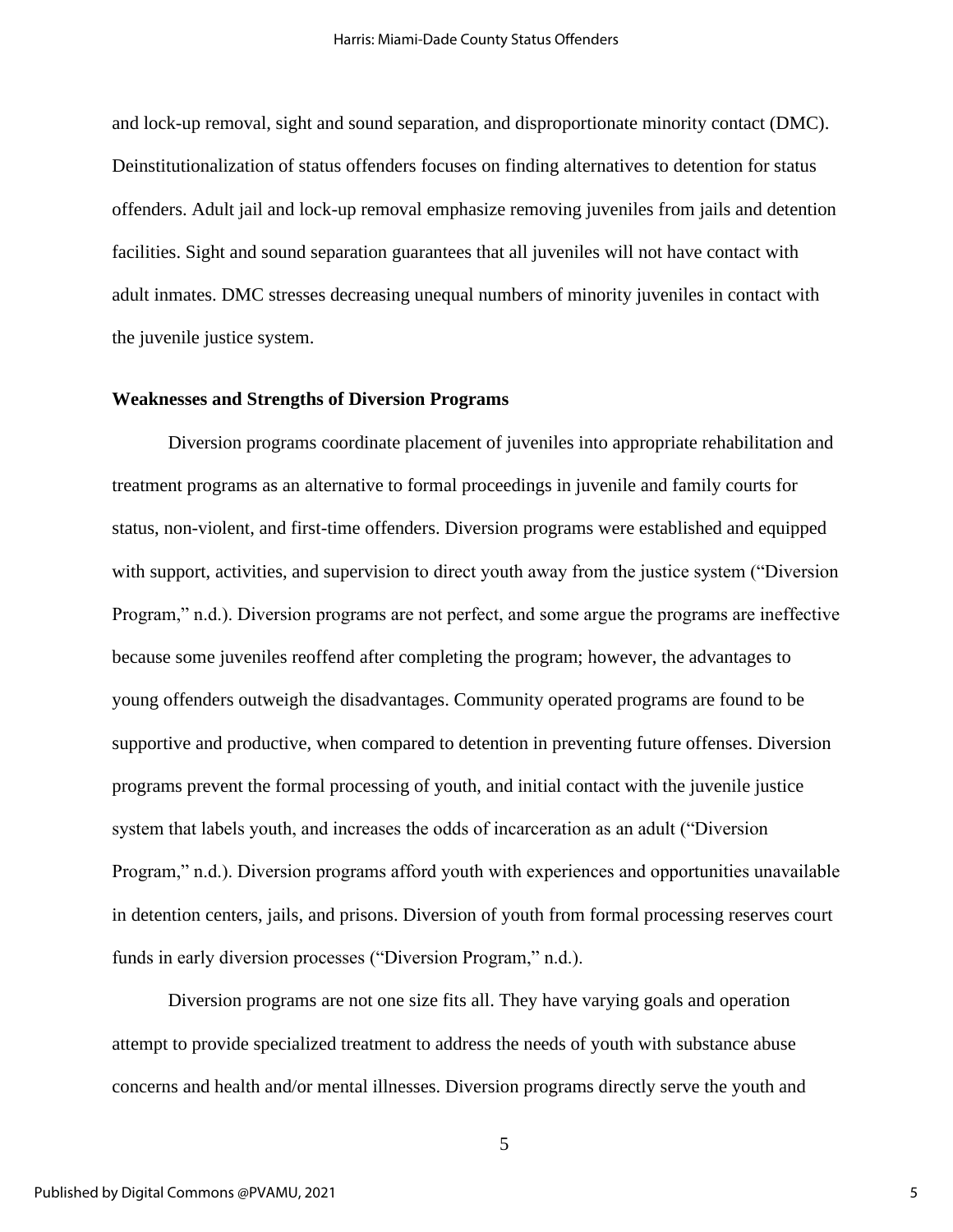indirectly provide services to their families ("Diversion Program," n.d.). Unfortunately, when youth are diverted to programs unfit to address their personal needs, it may appear that the program is ineffective when recidivism occurs. Diversion programs have not yet perfected their placement strategies, and sometimes youth are placed in programs because of admission availability and not because the programs is best for them.

A few of the services provided in diversion programs include: tutorial and educational services, substance use and family counseling, mental health treatment, parenting skill development, and job skills training ("Diversion Program," n.d.). Four known benefits of effective diversion programs are: reduction of premature immersion in the juvenile justice system; reduction in detention center placement; maintained youth involvement in their community; and reduction in formal court processing and detention placement ("Diversion Program," n.d.).

## **Advances in Florida's Status Offense Legislation**

To facilitate rehabilitation, since 2009, Florida has passed a series of laws and policies to reform the juvenile justice system by reducing the practice of punishment for juveniles. In 2009, Florida's legislators encouraged schools to lessen the use of police referrals for student misbehavior. Amending the state's zero-tolerance law allowed school teachers and officials discretion in correcting acts and behavior of nonconformity (National Juvenile Justice Network, 2017). The amended legislation stresses the use of substitute measures to prevent unnecessary expulsion or referral to law enforcement. Program initiatives following the 2009 amendment include: restorative justice in neighborhoods to address disruptive behavior, restitution, civil citation, or teen court (National Juvenile Justice Network, 2017). Following the legislation amendment, in 2010 the Third District Court of Appeal in Florida brought an end to dated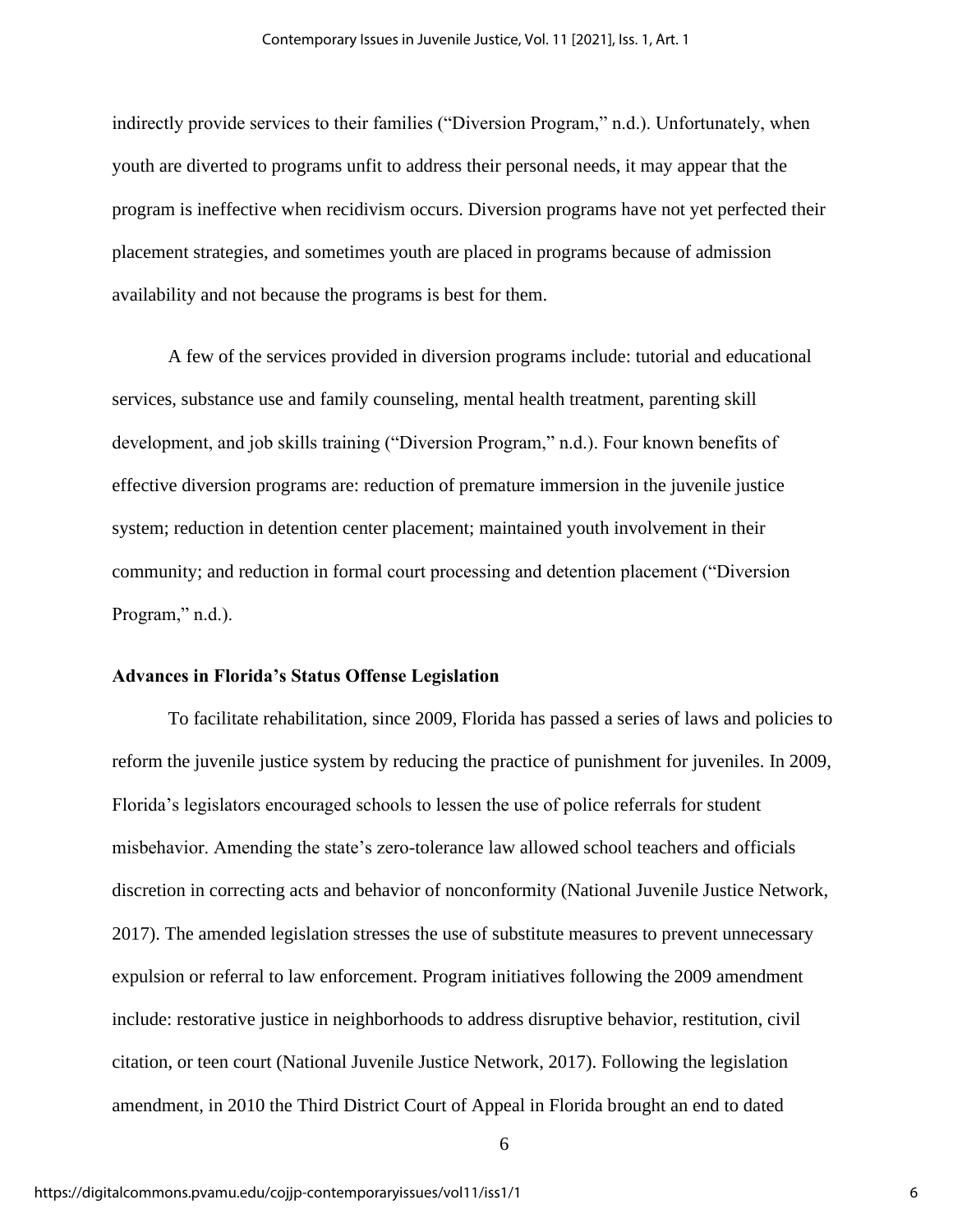systematic practices used to guard runaway youth. The court found it is no longer appropriate to send youth in foster care to detention centers (National Juvenile Justice Network, 2017). Florida's 2010 ruling aligns the state with the federal Juvenile Justice and Delinquency Prevention Act's ban on detaining status offenders in detention centers. The targeted group that needs protection includes runaway youth (National Juvenile Justice Network, 2017).

In 2011, Florida's legislators sought to increase the presence of juvenile civil citation programs, which are arrest alternatives for first time misdemeanor offenders and can be as simple as a verbal warning or a written ticket. After Miami-Dade's civil citation program for youth achieved statewide notice, legislators mandated that the remaining jurisdictions of the state replicate the program or create a comparable youth diversion program (National Juvenile Justice Network, 2017). Furthermore, legislators limited judges' ability to imprison youth for low-level convictions. This incarceration restriction has a few exceptions, such as a requirement that youth have felony convictions to be sentenced to residential facilities by Florida courts (National Juvenile Justice Network, 2017). The state's 2011 endeavor to lessen the number of juveniles incarcerated has been successful. Florida's new programs, practice of reformation, and budget cuts closed the doors of several detention centers, public and private, as well as the state's infamous youth prison in Dozier. Detention of youth in the Department of Juvenile Justice (DJJ) decreased from 8,897 youth in FY 2004-05 to 5,684 youth in 2010-11 (National Juvenile Justice Network, 2017). With the success of diversion programs, Florida sought to prepare youth for a future beyond the system and the rehabilitation programs. Florida's legislature passed a law to make "transition-to-adulthood services" available for youth in the care of the Department of Children and Family Services. (National Juvenile Justice Network, 2017). The services teach

7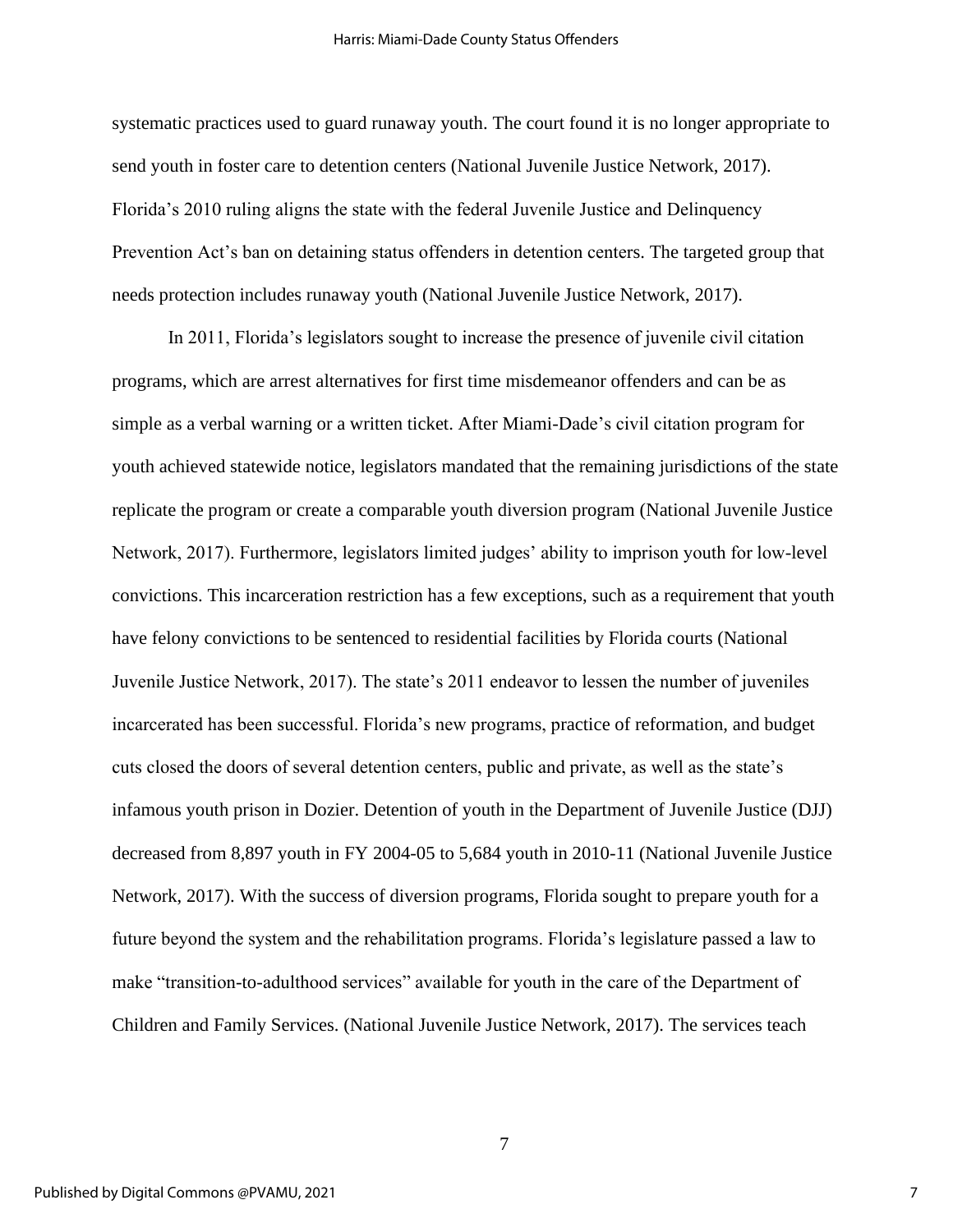needed skills to youth aging out of the system to provide legitimate future resources to support themselves in an effort to reduce future delinquency (National Juvenile Justice Network, 2017).

Continuing the rehabilitative progression in 2012, Florida's legislature implemented a few alternatives for juveniles forced into the system by circumstances. New legislation created a source of care and services for youth being sexually exploited. These youths are to receive the treatment of a dependent person rather than a delinquent, regardless of their status (National Juvenile Justice Network, 2017). In 2013, Florida renewed and deepened a focus on education and school systems, addressing the school-to-prison pipeline issues in several counties. Following a lawsuit, the School District of Palm Beach County lessened the presence of law enforcement officers in schools. The ruling stressed the use of school disciplinary alternatives and banned the management of student behavior by law enforcement officers. The ruling also mandated that school faculty and officials to find internal procedures to correct student behaviors against the school's protocol. Law enforcement officers will intervene when required to enforce the safety of students and school employees, assist in criminal conduct involving the school, or other necessary situations required by state law (National Juvenile Justice Network, 2017).

To provide further assistance to juveniles beyond detention, the School District of Polk County requires school level evaluation of entering youth. To promote continued education of youth detained in county jails, mathematics and reading skills are tested to evaluate and appropriately educate youth throughout their incarceration (National Juvenile Justice Network, 2017). The Southern Poverty Law Center settlement expedited the application of Department of Juvenile Justice (DJJ) standards to all youth in county jails. In Broward County, Florida's second-largest school district, a memorandum limits the role of law enforcement officers in school discipline. The parties agreed to effectively eradicate arrests for student as a result of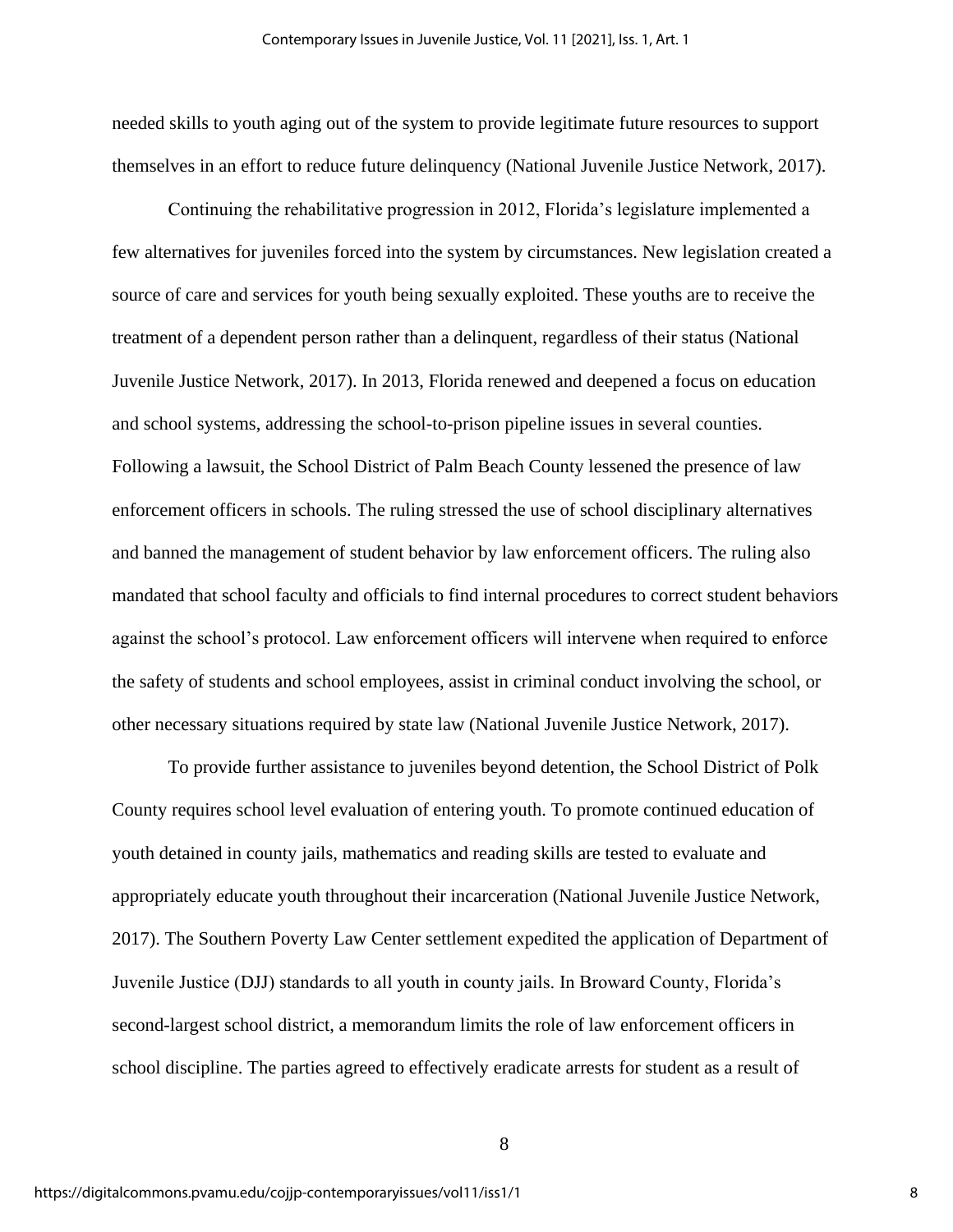school-based incidents or other delinquent acts involving misdemeanor offenses (National Juvenile Justice Network, 2017). In 2016, Florida sought a decrease in the amount of time after which the state automatically expunged juvenile records. Senate Bill 386 requires the Florida Department of Law Enforcement (FDLE) to mechanically purge juvenile records after youth reach the age of 21 rather than 24. The senate bill includes a few exceptions, such as the juvenile must not be "classified as serious or habitual offenders" and cannot be detained or incarcerated at the time expunction is scheduled (National Juvenile Justice Network, 2017). Juveniles can also request the expungement of their record prior to turning 21 if they are of legal independent age according to the state and meet all other criteria. The senate bill became a law on March 10, 2016 (National Juvenile Justice Network, 2017).

Florida has established the laws necessary to ensure juvenile status offenders are rehabilitated and progressed toward being productive adults. Lawsuits in some counties have led to major changes in the presence of law enforcement officers in schools, which will continue to aid in the reduction of juveniles in the systems. The largest school district in Florida, Miami-Dade, has created a few programs to lessen juvenile incarceration; however, the county has not removed zero-tolerance policies, which are the leading cause of status offenses for youth.

This study will analyze Miami-Dade County status offender policies. Comparing local, regional, and national juvenile delinquency data, the effectiveness of current policies and programs will be evaluated. The study will review history, laws, policies, and agency data from August 2013 to October of 2019 to determine: what are the sanctions used for status offenders in Miami-Dade County? Specifically, which offenses committed by juveniles are punishable? What charges and sentences are juveniles facing when the motive of the judge is to punish the juvenile for committing a status offense? The study will also address the effectiveness of Miami-Dade's

9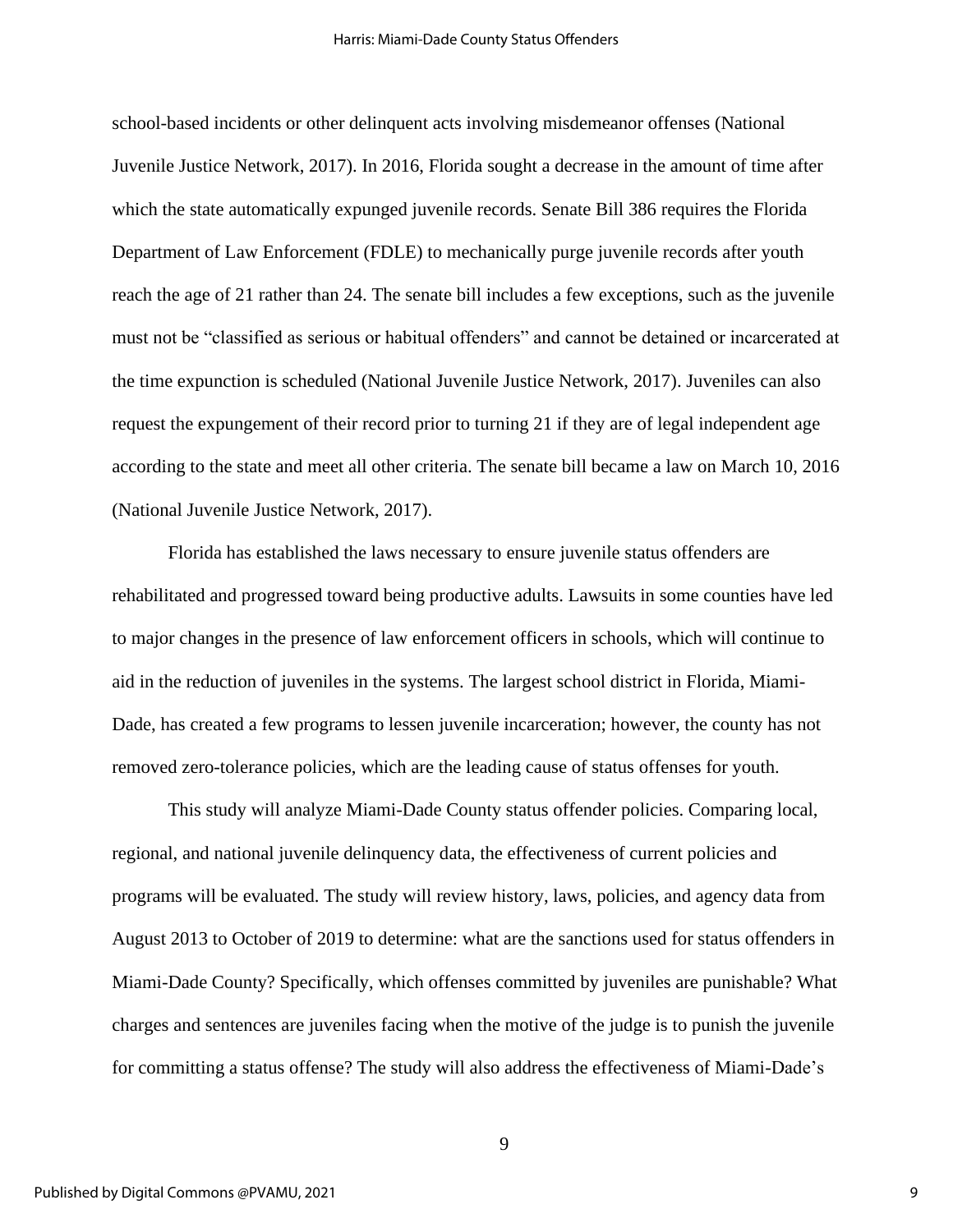Post-Arrest Diversion (PAD) program in locating rehabilitation and treatment programs to further prevent recidivism. In the end, recommendations will be provided based on the findings to improve the justice system's response to status offenses in Miami-Dade County.

# **Literature Review: Studies of Status Offenders and Status Offenses Zero Tolerance Policies are Ineffective as School Discipline Practices**

The first encounter youth have with the juvenile justice system is often a result of status offenses and zero-tolerance policies in Miami-Dade public schools. The American Psychological Association's Task Force (2006) reviewed discipline practices in New Orleans schools. Research found increased dropout rates and unconformed behaviors as a result of mandatory discipline practices. The research also showed that implementation of zero-tolerance policies has increased time in spent in disciplining students, and Latino and African American students continue to experience disproportionate impacts of suspension and expulsion practices (American Psychological Association Zero Tolerance Task Force, 2006). Zero-tolerance policies fail to account for cultural differences, immaturity, and developing frontal lobe which hinders longterm decision-making, reasoning, and self-control (American Psychological Association Zero Tolerance Task Force, 2006). The report recommended modification of zero-tolerance policies to include flexible and individualized in-school discipline to accomplish original goals of safer schools for students and teachers.

Thompson (2016), argued from the perspective of Miami-Dade County Public School District for the removal of zero-tolerance policies and replacement with disciplinary alternatives. Restorative Justice provides youth with the opportunity to serve their community while correcting disruptive behaviors and preventing recidivism (Thompson, 2016). Positive Behavior Support ("PBS") achieves socially appropriate behaviors by applying behavior analysis. The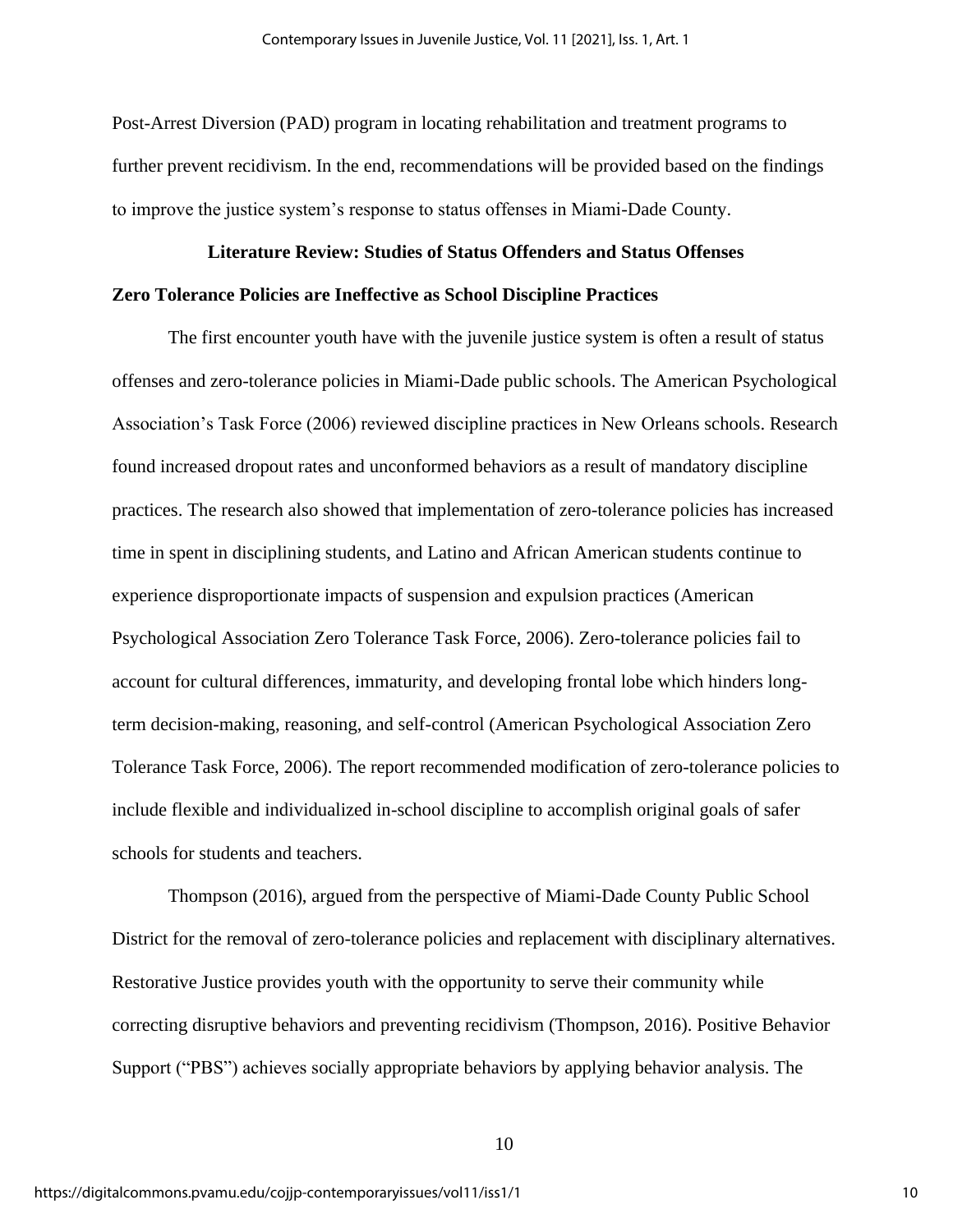behavior intervention approach seeks to repair connections between school and community environments by emphasizing positive reinforcement (Thompson, 2016). Beginning in 2003, the Miami-Dade County Public School District implemented "School-Wide Positive Behavior Support", a three-tiered program that provided model student behaviors and appropriate disciplinary measures based on the student's level of behavioral misconduct (Thompson, 2016). However, while arrest rates have steady declined, indoor and outdoor suspension rates fluctuated overall but steadily rose for African American and Latin students. While other Florida counties have since implemented similar programs in their public schools, Thompson (2016) notes the need for further studies to reduce disproportionate impacts and serve the program's intended goals.

### **Sex Differences in the Treatment of Status Offenders**

To collect qualitative data for the "girls and delinquency: reconstructing status offenses" study, Davis was a participant-observer for two years (Davis, 2005). During field observations, Davis recorded notes on 50 girls during their detention. Davis had one-on-one periodic—no specified length for interviews, nor period of time between the interviews was provided interviews with 30 of the 50 girls. During the one-on-one interviews, Davis made audio recordings to avoid hastily taking notes. The interviews were not directed by Davis' questions, but instead were open conversations that allowed the girls to talk about their lives. Davis sat in the family group therapy sessions, and had informal conversations with the girls' parents.

Prior to the passing of JJDPA of 1974, girls were arrested, detained and punished for their status offenses. After the passing of JJDPA, the decriminalization of status offenses resulted in a decline in overall juvenile detention. However, the detention of girls increased, especially for African American, Latino, and Hispanic girls (Davis, 2005). In the United States, girls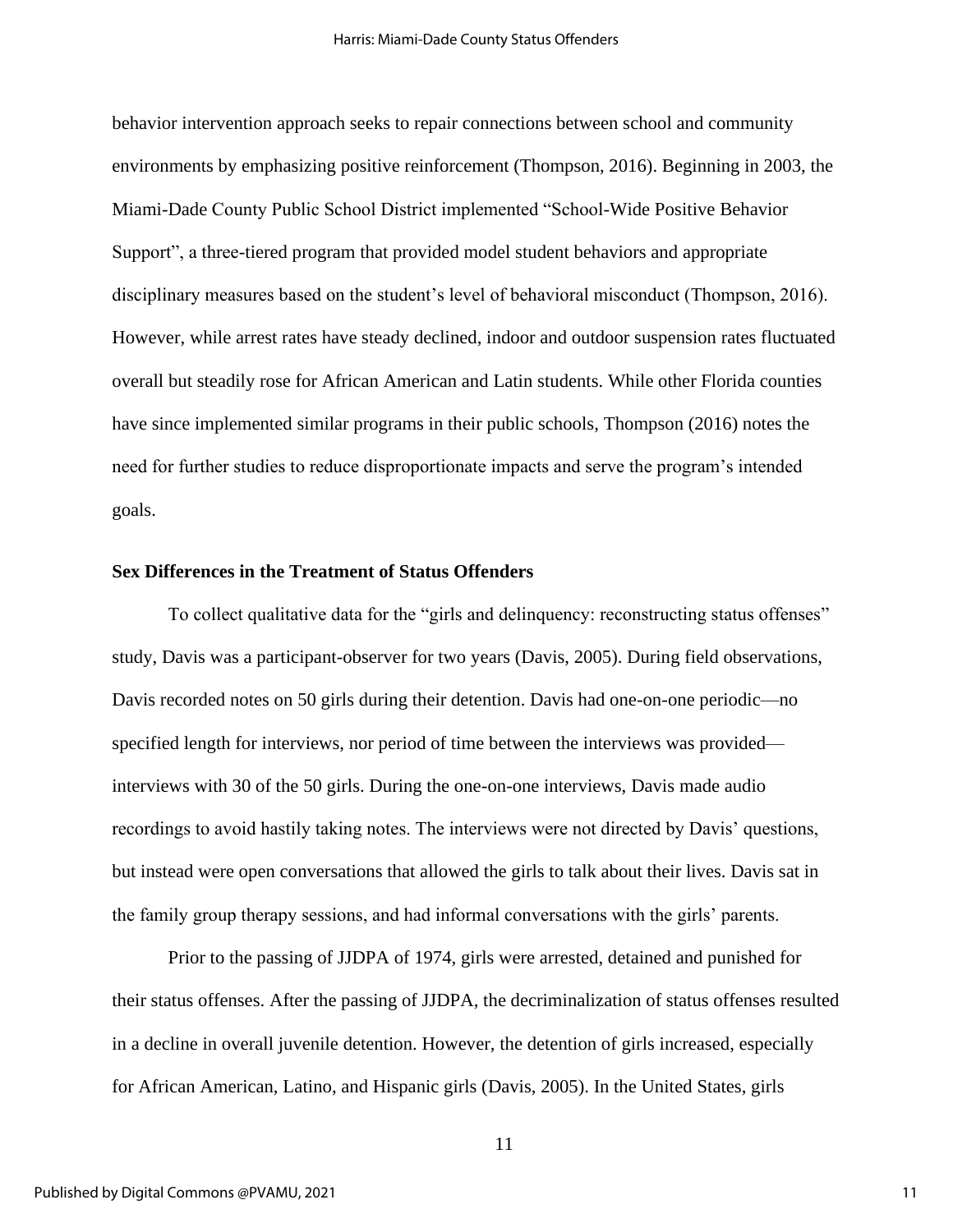comprise more than one fourth of youth arrests every year. Delinquent offenses that involved girls increased by 83% between the years of 1988 and 1997. Statistics show an increase of 106% for African-American girls, 74% for Anglo girls, and 102% for girls of other races. It is further shown that the use of detention for adolescent girls increased 65% between the years of 1988 and 1997, with African-American girls accounting for nearly 50% and Latin girls 13% of those in secure detention (American Bar Association and National Bar Association, 2001).

Davis (2005) theorized the consistent and, in some populations, rising numbers in the arrests, detention, and incarceration of girls was the result of an authority driven power and control struggle at home. Davis studied several girls and documented their stories that included challenges with authority in their homes. Authority challenges are often a result of the families' attempts to control the social behavior of their daughters. The study added information that had been overlooked in previous evaluations of the juvenile justice system and incarceration of youth. However, the data compared to the study findings were collected from 1988 to 1997. Therefore, there is a need for further studies, interviewing additional girls, and a reflection of current statistical representation of the juvenile justice system. Further studies should also consider transforming societal norms, and the zero-tolerance policies remaining in most United States' jurisdictions.

In the juvenile justice system, other differences can be found between males and females in the frequency and nature of the contact. Girls have been reported with a higher probability to be detained for status offenses, usually running away from home, truancy, or underage drinking. Girls that enter the juvenile justice system are on average younger than the boys. Normally, girls are referred to the juvenile courts by their family members in search of help, rather than by being arrested (U.S. Department of Justice, 1997). Detention for boys is reported for non-status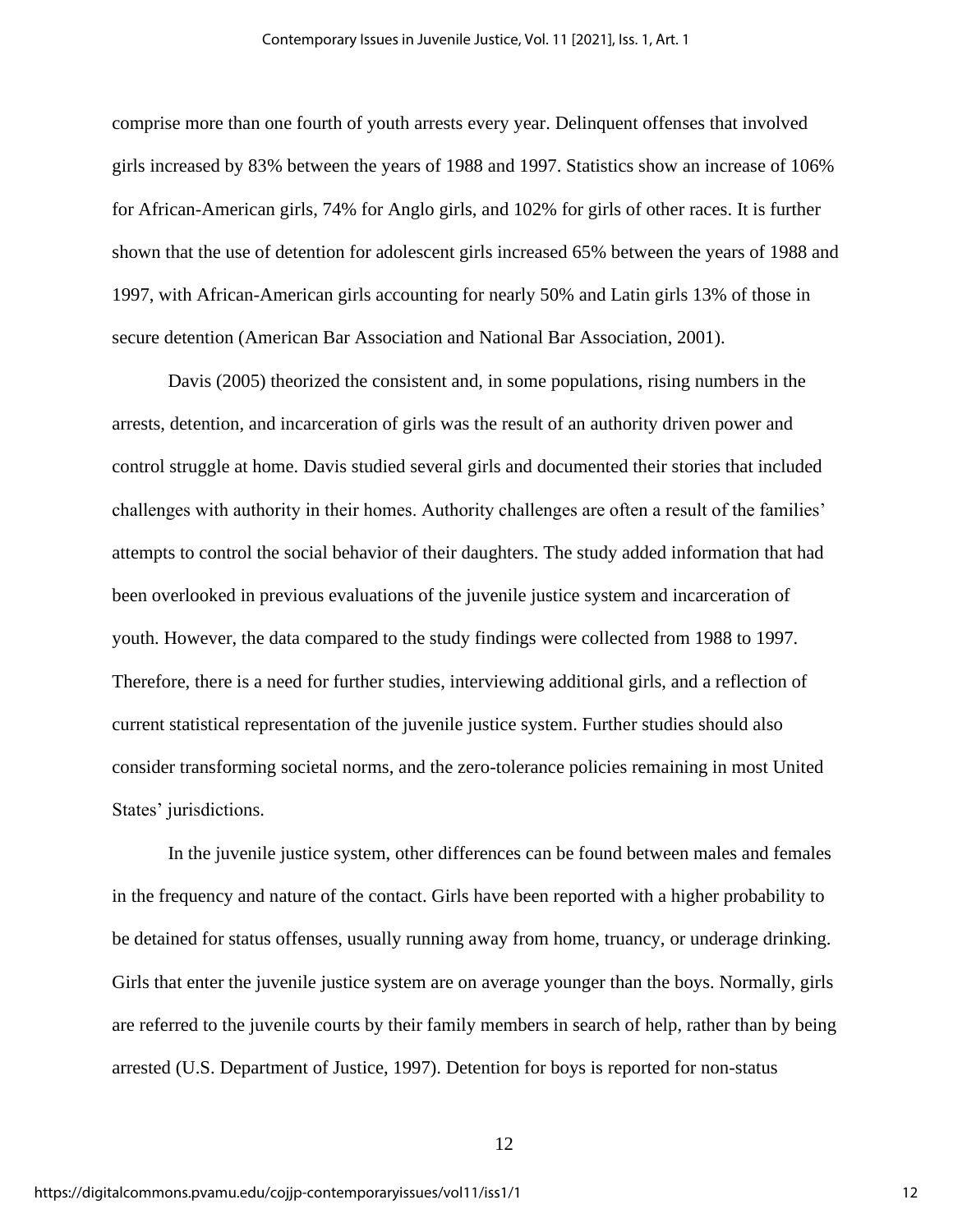offenses, such as unlawful possession of firearms, sexual misconduct, arson, or burglary. Researchers have found that recurring delinquent behavior is more common among boys than girls (Dembo et al., 1998).

#### **Mental Health Impacts on Status Offenses and Delinquency**

Saks (2014) believed status offenses should not be characterized as crimes, and that behaviors displayed by mentally ill persons are a result of what has happened to the person, not what the person has done. Through the evaluation of statutes following California—*Robinson v*. *California*—and Texas—*Powell v. Texas*—court cases that criminalize narcotics addicts and particular unconformed behaviors, Saks (2014) sought to provide care and treatment of persons with mental illnesses. Rather than punishing ill people through detention or incarceration, persons with an illness, should receive civil confinement with treatment according to Saks (2014).

The "Sex Differences on MAYSI-2 (*Massachusetts Youth Screening Instrument - Version 2*) Mental Health Symptoms of Juvenile Detainees" study was conducted from July 2003 to July 2004 in a Northwestern county to measure juveniles for mental health needs. The study also evaluated the county's present mental health through the evaluation of 669 juveniles in the Northwest referred to juvenile courts (Shubick, 2010). The juveniles were separated into two groups, status offenders and non-status offenders. Of the 669 juveniles in the study, 5,548 status offenses could be accounted for during their lifetime (Shubick, 2010). Considering the year of the study alone, 92 of the juveniles had multiple offenses on their record (Shubick, 2010). To measure the harshness of offenses, the juvenile court provided a customized scale for the study. The scale ranged from zero, accounting for non-violent juvenile offenses, violation of curfew, to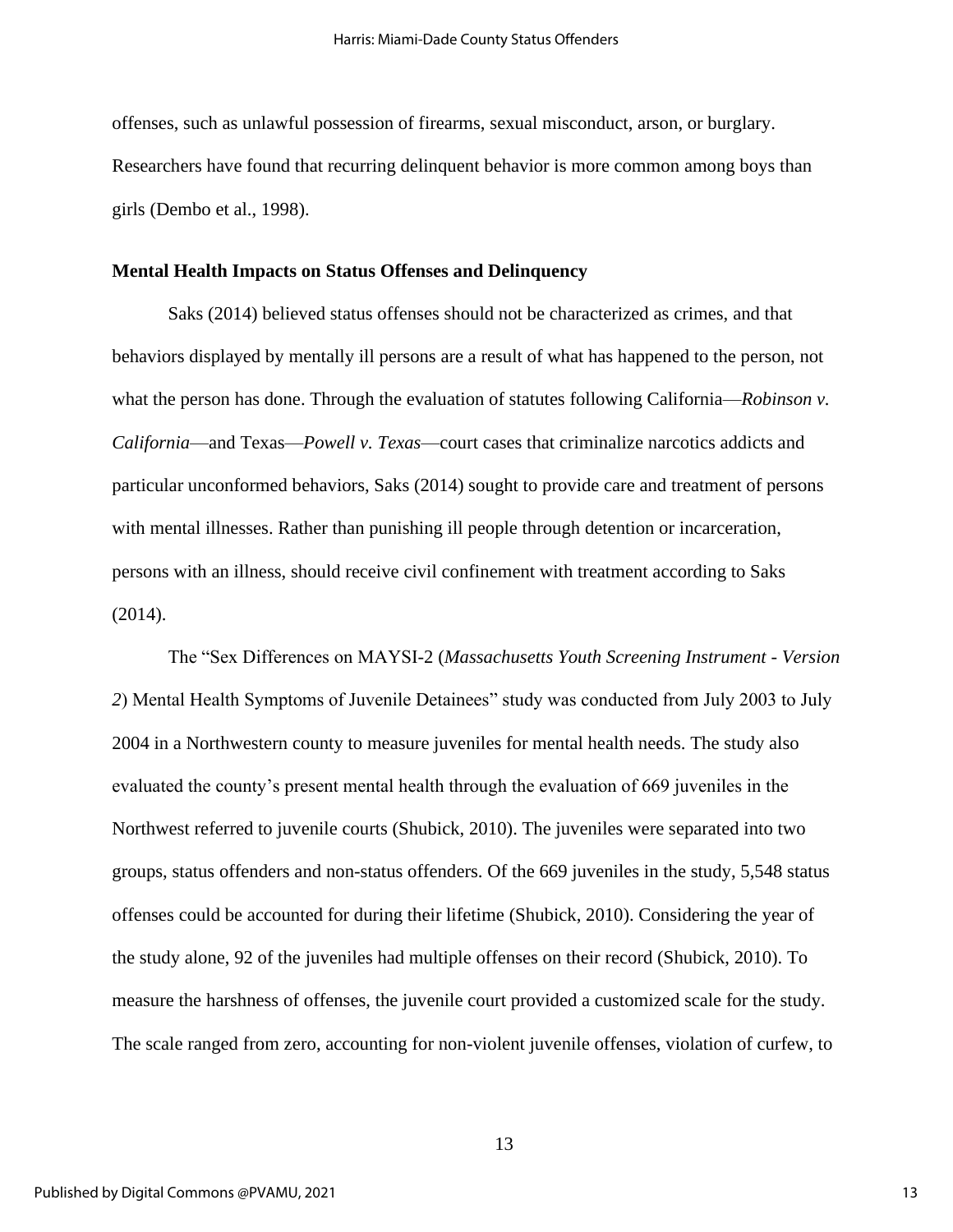nine, considering the most violent of the juveniles' offenses, aggravated murder in the first degree.

Shubick (2010) believed non-conforming behaviors in youth are a result of untreated or unmedicated symptoms of mental health illnesses, which can lead to status offenses and delinquency. Shubick (2010) referred to Joanne Solchanny, a psychiatric nurse practitioner, who suggested that youth in the system because of status offenses may have unresolved relationship trauma or adolescent mental health issues, including untreated attention deficit disorder (ADD), depression, anxiety, or post-traumatic stress disorder. In 2010, an estimated 75% of juvenile females and 66% of juvenile males met criteria that would indicate the presence of a mental health disorder (Benner, 2010). Assessments reveal female offenders are generally at higher risk of mental health disorders than their male counterparts. After mental health evaluations, researchers have found 85% of female offenders required mental health services while being detained, and their treatment needs increase for their duration in the system. Researchers also found that 27% of male offenders required mental health services (as cited in Benner, 2010; Prescott, 1997).

## **Homeless Youth and the Law**

The studies conducted on homeless youth and interaction with law enforcement and the justice system are few in number; however, documented encounters are enough to provide a red flag of underlying issues in the system. Pilnik (2016) argues homelessness of youth and involvement in the juvenile justice system are interconnected, and one can and generally does cause the other to happen. The study conducted 654 interviews with homeless youth or runaways in 11 cities. In the U.S. an estimated 400,000 youth are homeless and survive by their support alone (Pilnik, 2016). An estimated 44% of the youth were detained or incarcerated in their

<sup>14</sup>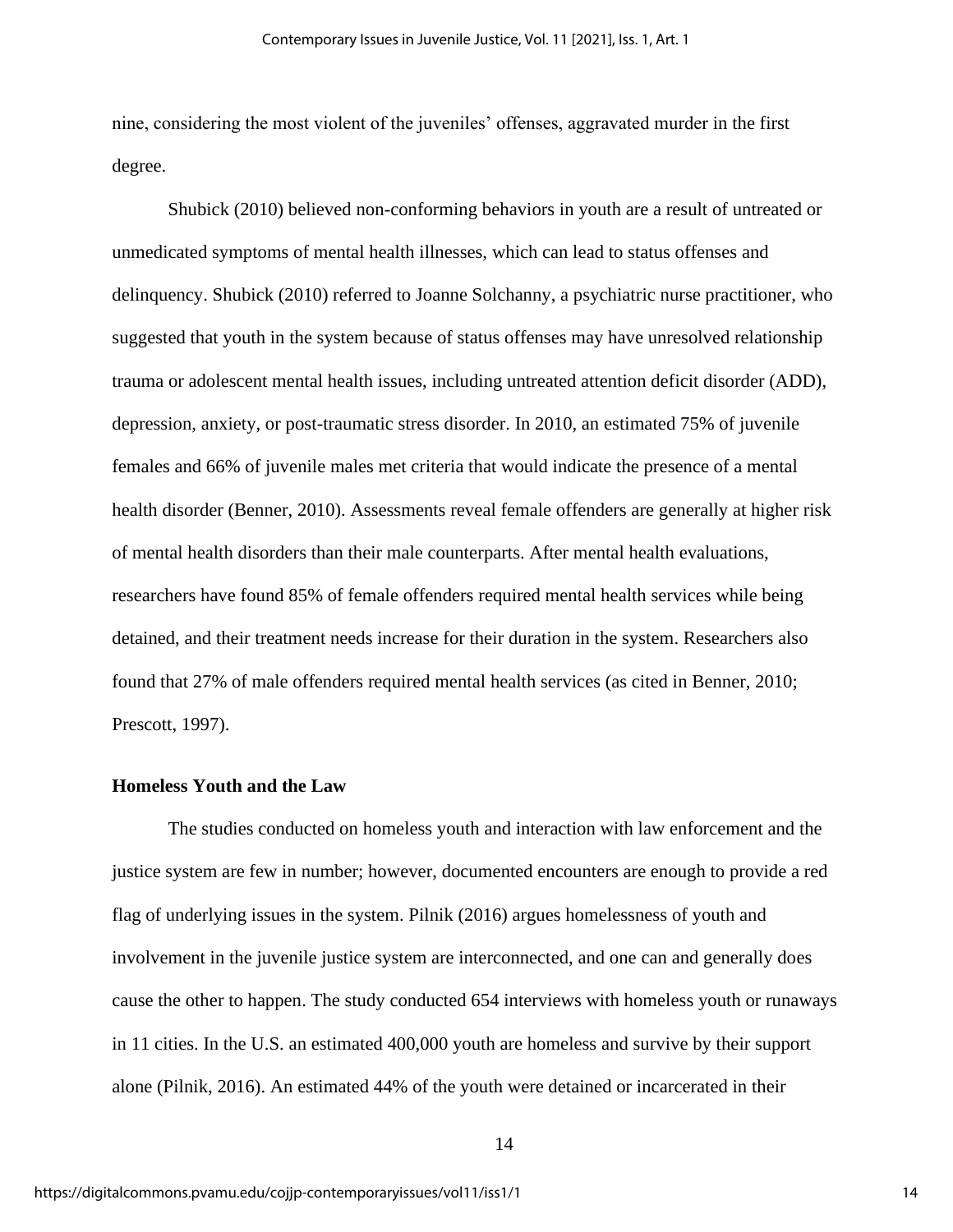lifetime, another 78% of youth have had a minimum of one interaction with law enforcement officers, and almost 62% of youth were arrested at least once in their lifetime (Pilnik, 2016).

Displaced youth have greater difficulty in arriving to school on time and often appear to stay out beyond their curfew compared to youth living in a stable home. State laws and public policies criminalize the presence of individuals in public areas during specific times of the day. In 2008, 60% of homeless youth were issued "quality-of-life offenses" and consequently arrested or issued a warrant for non-payment of the fine (Pilnik, 2016). A Minnesota study found 46% of homeless youth were held in a correctional facility in their lifetime and 48% of homeless youth came from an unstable home (Pilnik, 2016). A study of Washington's youth in detention center revealed 48% of the youth were in unstable homes or homeless prior to entering detention and 65% of the youth had a home they expected to return to upon release (Pilnik, 2016).

### **Status Offenses Diversion Through Mediation Programs**

Simmons (2006) advocated for legislation in support of mandatory mediation programs based on the study results from the mediation model of three status offender diversion programs. One study evaluated a program designed to lower recidivism rates of juvenile offenders from 1999 to 2003; 70% of the juveniles did not reoffend (Simmons, 2006). Another study found on average one third of families from mediation diversion experienced improved communication (Simmons, 2006). The Children's Aid Society in New York offers PINS Mediation, screened and trained community volunteers to be mediators for the estimated 600 families referred annually (Simmons, 2006). The study of 153 of PINS families found 77.3% of the juveniles did not reappear in court after two months, and the families diverted prior to juvenile court petitions were the most successful (Simmons, 2006). Similar to PINS, Twin Falls County Status Offender Program helped families communicate about offending behaviors; a study targeting 30 mediated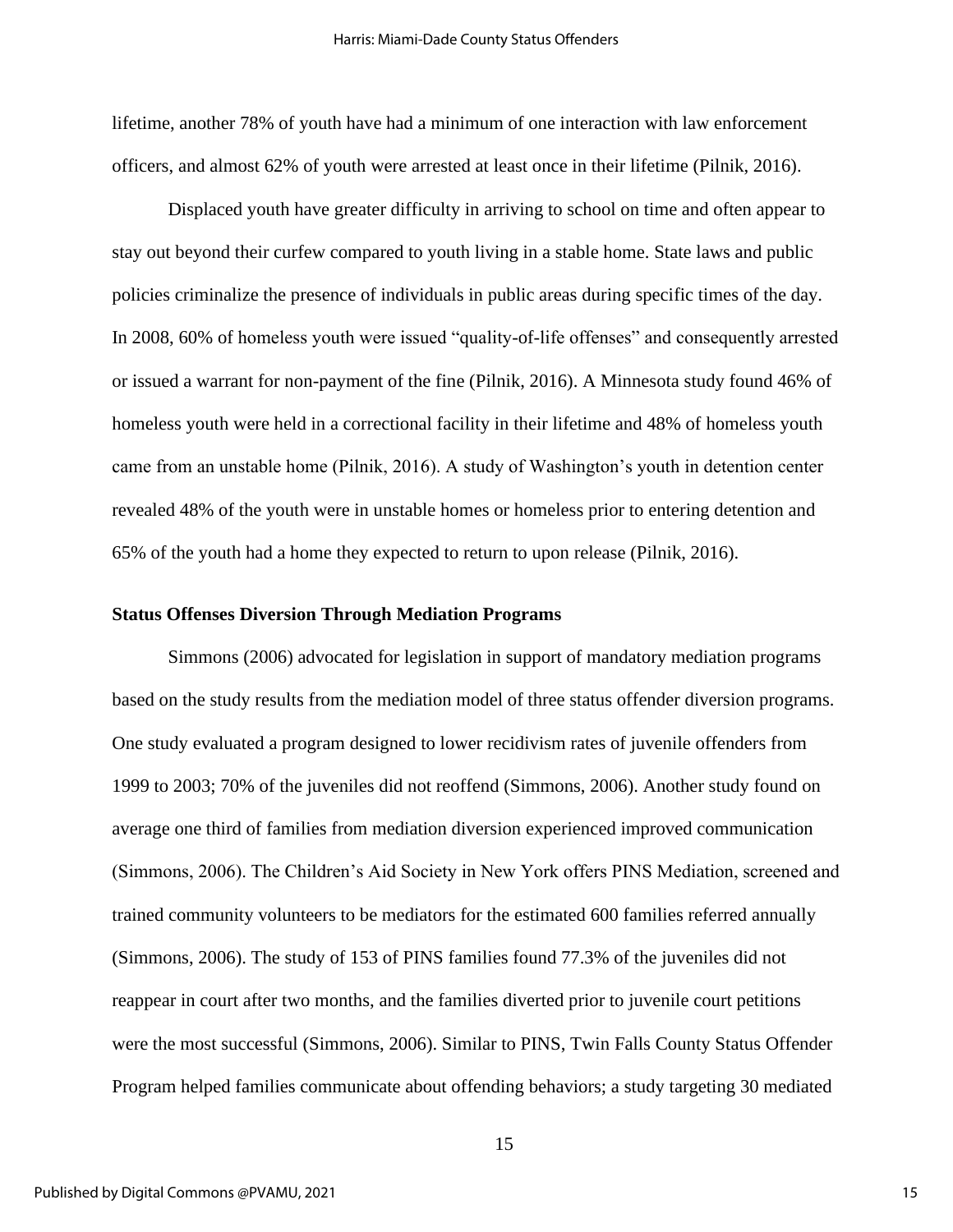families found a 73% rate of success with no additional offenses within three months of mediation.

In theory, the removal of status offenses from the juvenile courts through mediation seems to solve the problem of recidivism and harsh treatment of minor offenses. In reality, the juvenile court's diversion returns youth to a system revolved around punishment. Once youth go through juvenile processing, the judge dismisses status offenses and orders juveniles to follow certain conditions upon their release from detention. Failure to follow the order(s) of the court puts the juvenile in contempt of court, which could result in detention and even incarceration. Juvenile courts were formed with a focus on the behavior of the child rather than the latent reasons current in the child's home. Sociologists, criminologists, and psychologists have suggested that society use treatment to correct non-conforming behaviors in adults as well as juveniles (Simmons, 2006).

Informal mediation is the opposite of formal adversarial court proceedings. Mediation is led by the parties with an unspoken freedom to focus not only the dispute, but also its surrounding causes, instead of a focus on narrow legal issues (Simmons, 2006). Mediation is an art used to settle civil disputes. Mediation provides a space for families to begin communicating, and in the end, find a solution that is appropriate for the offense and manageable for the juvenile. Mediation is a reputable alternative to traditional juvenile court proceedings, and would be best for treating status offenses to solve problems in the emanating from the community and the home (Simmons, 2006). Mediation has been a frequently used tool in multiple juvenile justice contexts, including parent–child conflicts, student conflicts, and limited delinquency cases. In mediation of status offenses, the mediator assists with the flow of communication between the parent and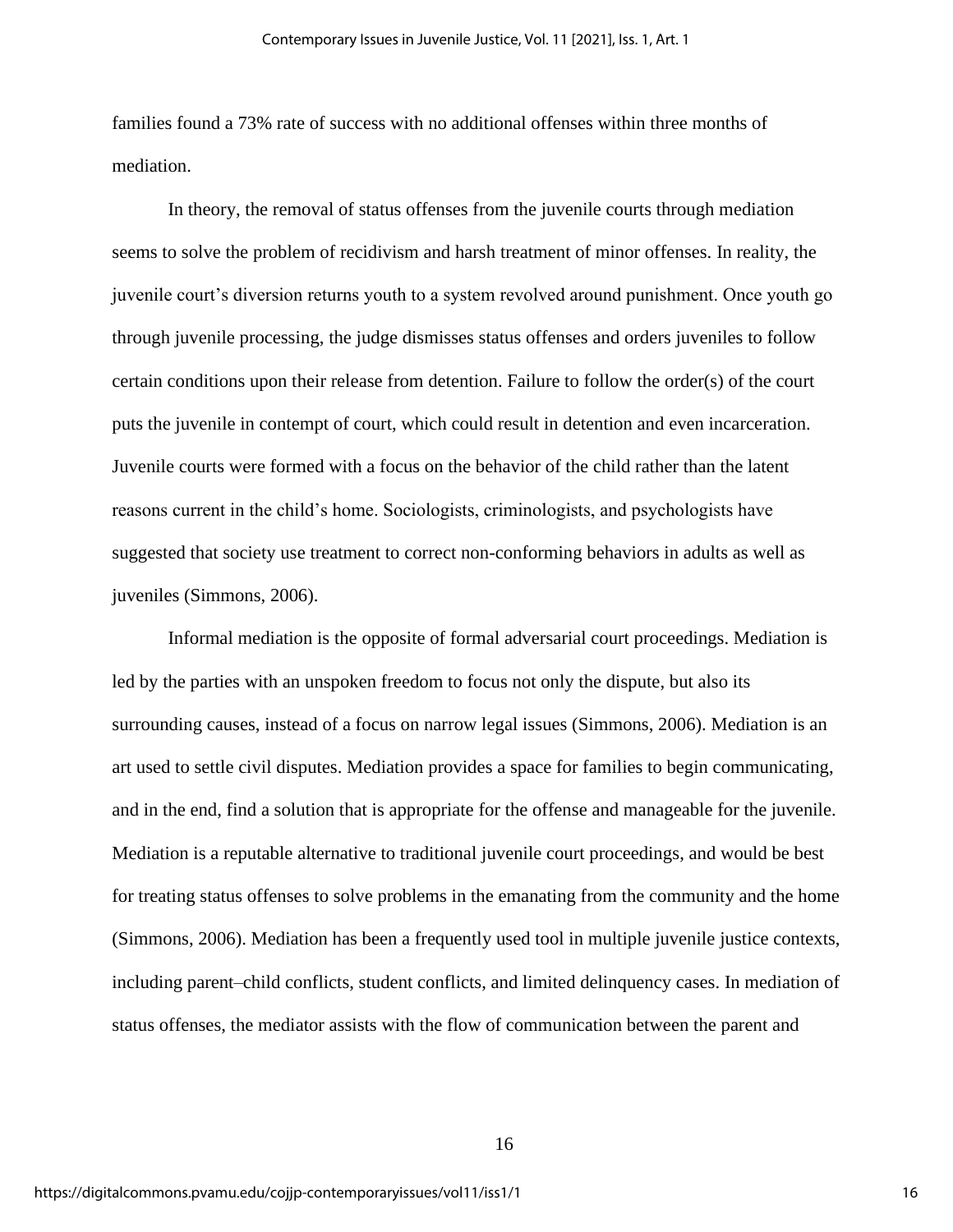child, and identifies joint areas of interest, to allow the parent and child to write their own agreements (Simmons, 2006).

Mediation affords juveniles the foundation to evaluate their actions and their impacts, while allowing victims to clarify how the status offense affected them. Researchers have found that victim–offender mediation can lead to lower recidivism rates for mediation participants. The success of victim–offender mediation can be further implemented if mediation for status offenses is mandated (Simmons, 2006). Ohio's Truancy Prevention Program was unlike PINS and Twin Falls as it focused on prevention of status offenses and intervention prior to formal court proceedings (Simmons, 2006). Ohio's Truancy Prevention Program had about 3,000 mediations from 2003 to 2004 during the school year, allowing researchers to find a significant reduction in truancy, after the evaluation of absences and tardies, for the students involved in the program (Simmons, 2006).

### **Miami-Dade's Post-Arrest Diversion (PAD) program**

In an effort to review and analyze juvenile substance use, arrests, mental health, individual needs and personal interests in committed offenses Miami-Dade's Post-Arrest Diversion (PAD) program was formed in 2000 (Cocozza et al., 2005). Non-violent, first-time, and misdemeanor juvenile offends were the targeted population when the program began, in efforts to prevent recidivism, reduce judicial strain, identify at risk habitual offenders, expand treatment programs in the community and expunge juvenile records of program graduates (Cocozza et al., 2005). PAD sought diversion of 17 year olds by providing educational assistance, treatment, and counseling through a 60-day program. The length of programs can be extended beyond 60 days though supervisor approval if and when necessary (Cocozza et al., 2005).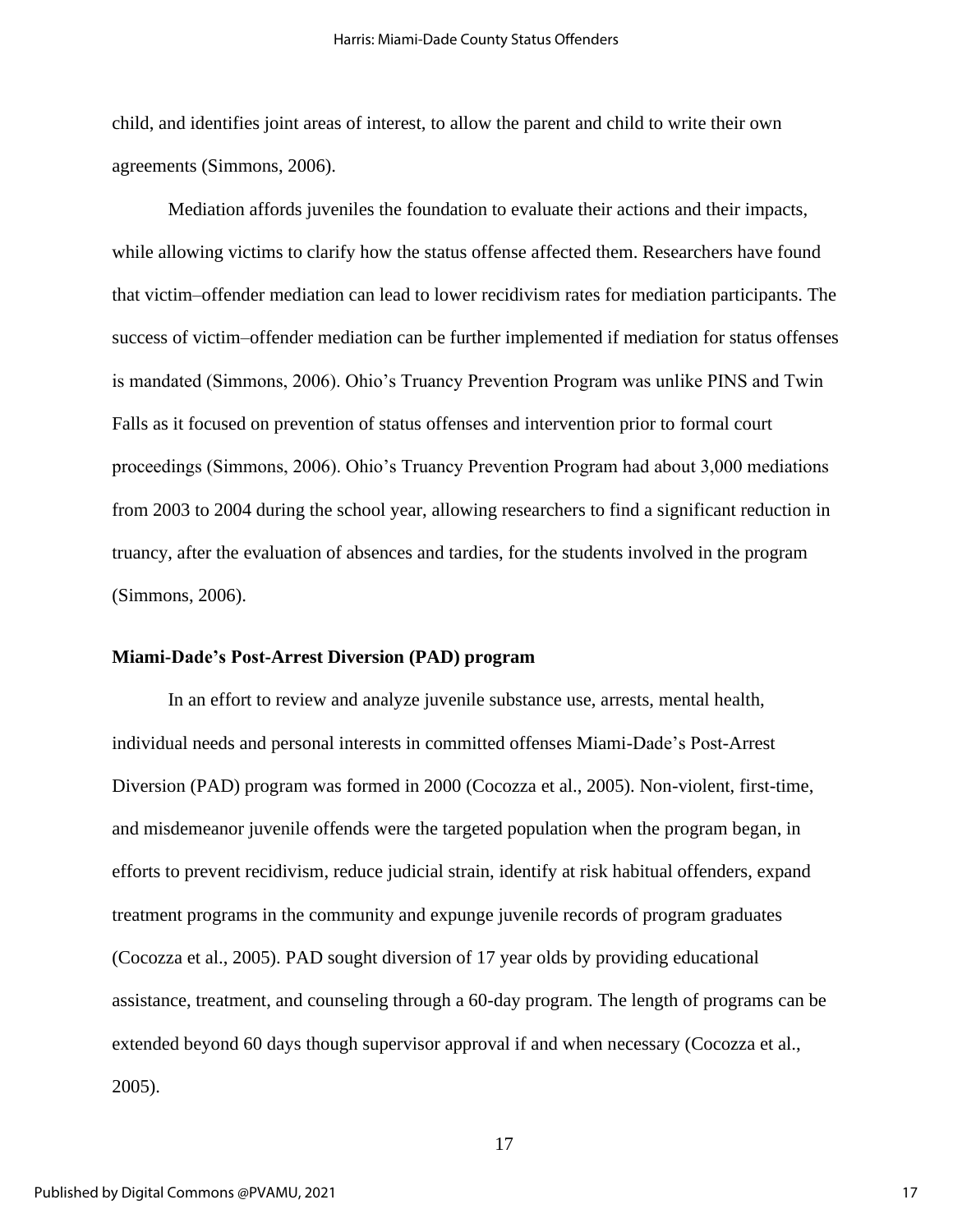Studies found the need to expand the criteria and individuals able to access the diversion process (Cocozza et al., 2005). PAD began to use additional procedures to screen youth applicable for diversion. When attending to psychological and mental health needs of youth, it was found the instruments for assessment were not adequately assessing the mental status of the youth entering the diversion process (Cocozza et al., 2005). Finding the need to update assessment tools led PAD to the use of impartial risk assessments and follow-up assessment where it was seen necessary (Cocozza et al., 2005). For further uniformity in the assessments utilized in the diversion process, PAD researchers implemented a decision tree for staff to promptly screen, assess, and treat incoming youth, "Miami-Dade Juvenile Assessment Center, PAD Processing Continuum" (Cocozza et al., 2005).

After adjusting instruments, screening procedures and assessment methods, PAD directed its focus to equipping its staff with the necessary tools to select program placement for youth that benefited their best interest. PAD created new branches in the Processing Continuum for staff to follow when determining mental health and treatment referrals. The new branches in the Processing Continuum decision tree shows necessary program features for youth with low risk assessments to youth with high and demanding risk assessments (Cocozza et al., 2005). To further develop efficacious procedures in PAD's processing and assignments, Policy Research Associates (PRA) consultants were brought in to evaluate for best practices within the limits of juvenile justice ideologies for the National Demonstration Project initiative (Cocozza et al., 2005). The evaluation provided PAD with goals to maintain program, input and out data system, and procedure efficiency. As a result of the evaluation PAD began to use evidence and substance in the screening and assessment measures, expanding youth eligibility criteria, implemented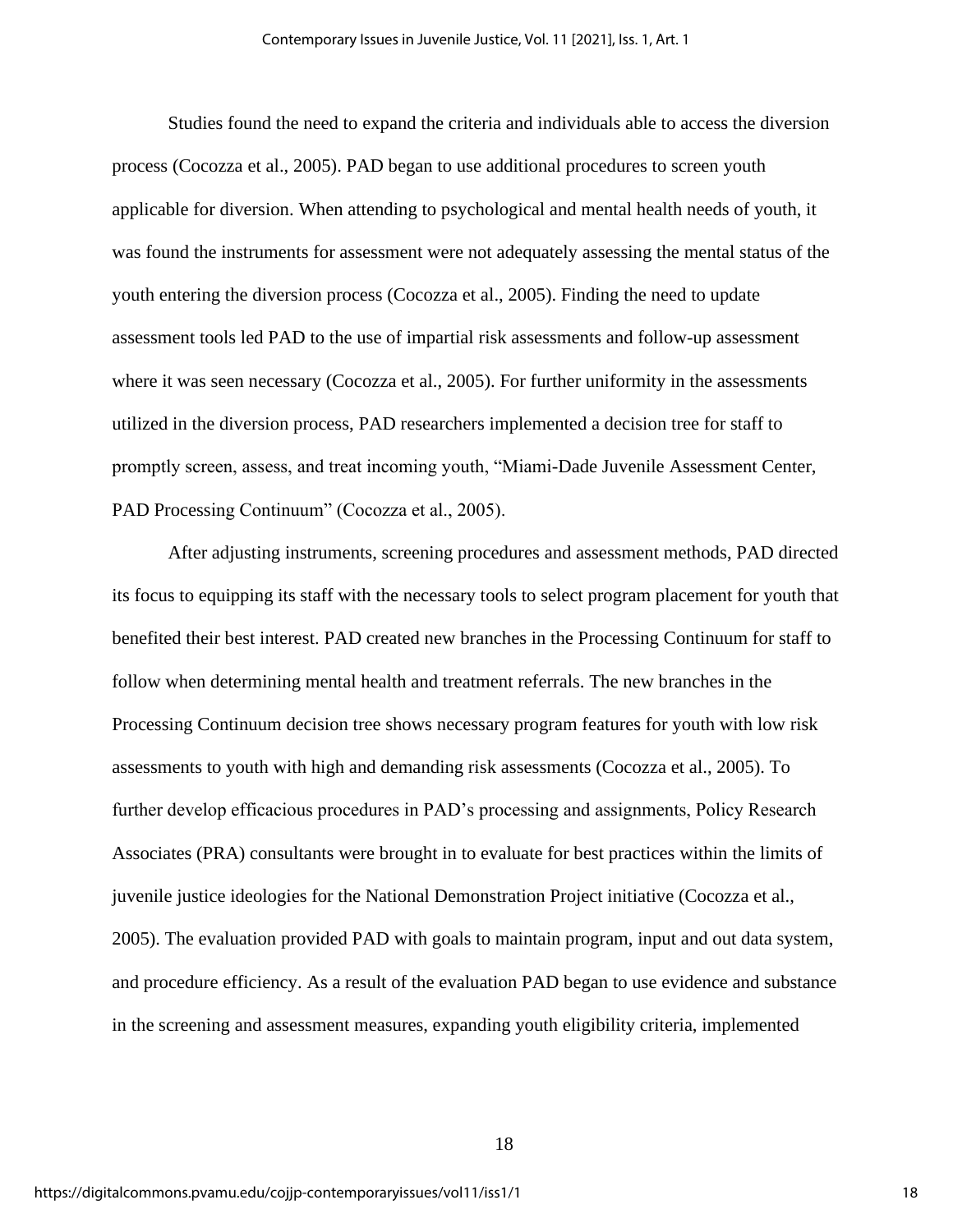continuous training for staff, administrators and community service personnel (Cocozza et al., 2005).

#### **Conclusion**

Whether zero-tolerance policies are effective in disciplining juveniles remains controversial, and the attempts to remove these harsh policies leave little hope for promising school discipline alternatives. Differences in the treatment of status offenders based on sex revealed girls are more likely to enter the juvenile justice system for status offenses, and at younger ages than boys (Davis, 2005). Mental health impacts on status offenses and delinquency showed most juveniles in the system for status offenses have untreated mental health issues Shubick (2010). Homeless youth and the law debate the unbreakable connection of homelessness and involvement in the juvenile justice system, as to which causes the other is arguable (Pilnik, 2016). Addressing status offenses through mediation provided a renewed perspective of a longstanding approach to remove status offenses from juvenile courts while maintaining efforts to rehabilitate, treat, and educate juveniles (Simmons, 2006). As it stands, Miami-Dade's Post-Arrest Diversion (PAD) program serves as one of the main programs to access diversion and rehabilitative treatment in the county.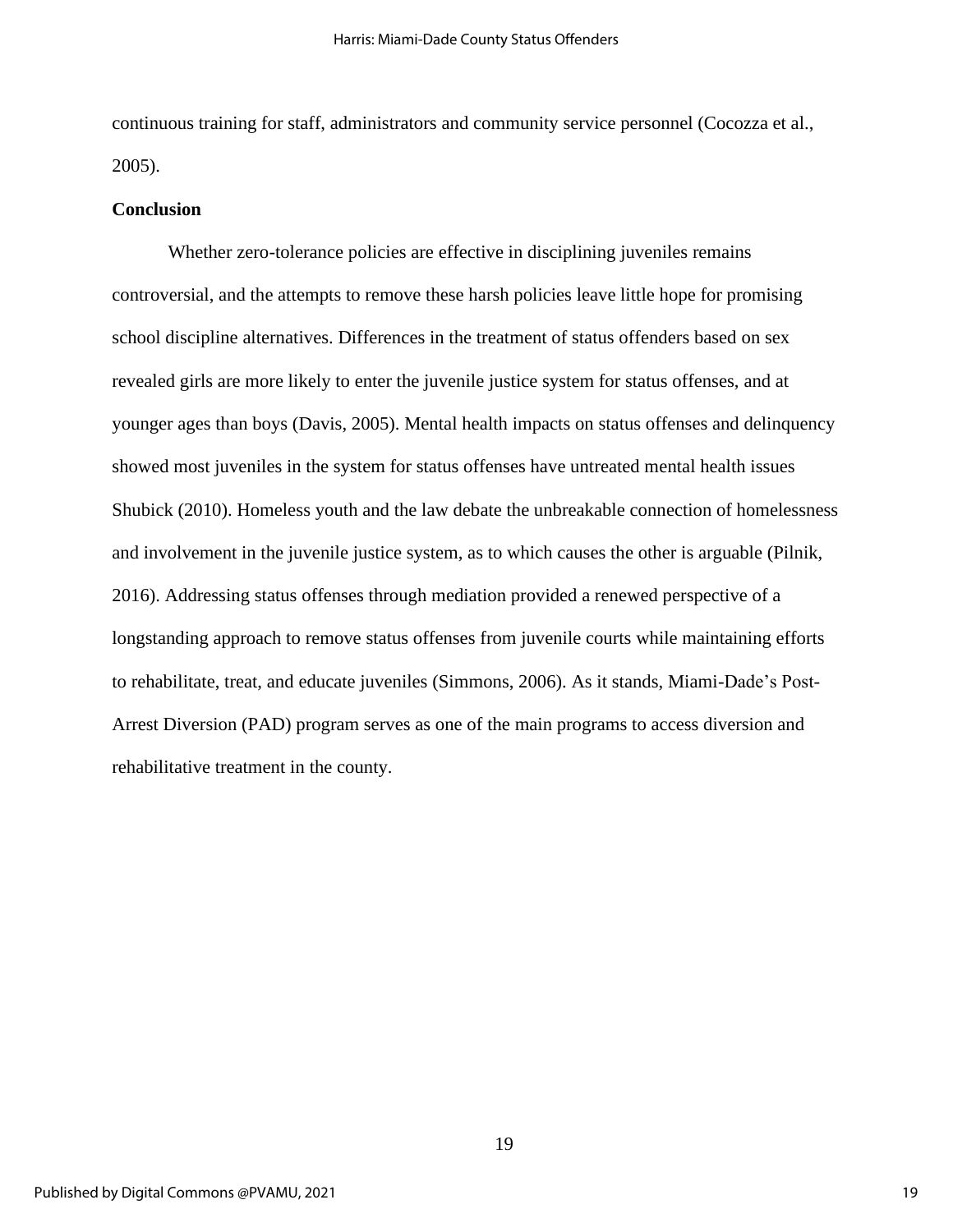### **References**

- American Bar Association and National Bar Association Joint Report. (2001). *Justice by gender: The lack of appropriate prevention, diversion and treatment alternatives for girls in the justice system.* Washington, DC: Author.
- American Psychological Association Zero Tolerance Task Force. (2006). Zero tolerance policies are not as effective as thought in reducing violence and promoting learning in school. Retrieved from http://www.apa.org/news/press/releases/2006/08/zero-tolerance.aspx
- Benner, G. J., Nelson, J. R., Stage, S. A., Laederich, M., & Ralston, N. C. (2010). Sex differences on MAYSI-2 mental health symptoms of juvenile detainees: Impact on status offenses and delinquency. *The Journal of Behavior Analysis of Offender and Victim Treatment and Prevention*, *2*(1), 37-50.
- Bradley, E. G. (n.d.) A decade to decriminalize status offenses in the commonwealth. *Children's Voice*, *21*(2), 9-10.
- Coalition for Juvenile Justice. (n.d.). Juvenile Justice and Delinquency Prevention Act: History of the JJDPA. Retrieved from http://www.juvjustice.org/federal-policy/juvenile-justiceand-delinquency-prevention-act.
- Coalition for Juvenile Justice. (n.d.). Juvenile Justice and Delinquency Prevention Act: Reauthorization of the JJDPA. Retrieved from http://juvjustice.org/juvenile-justice-anddelinquency-prevention-act/reauthorization-jjdpa.
- Cocozza, J. J., Veysey, B. M., Chapin, D. A., Dembo, R., Walters, W., & Farnia, S. (2005). Diversion from the juvenile justice system: The Miami-Dade juvenile assessment center post-arrest diversion program. *Substance Use and Misuse, 40*(7), 935-951.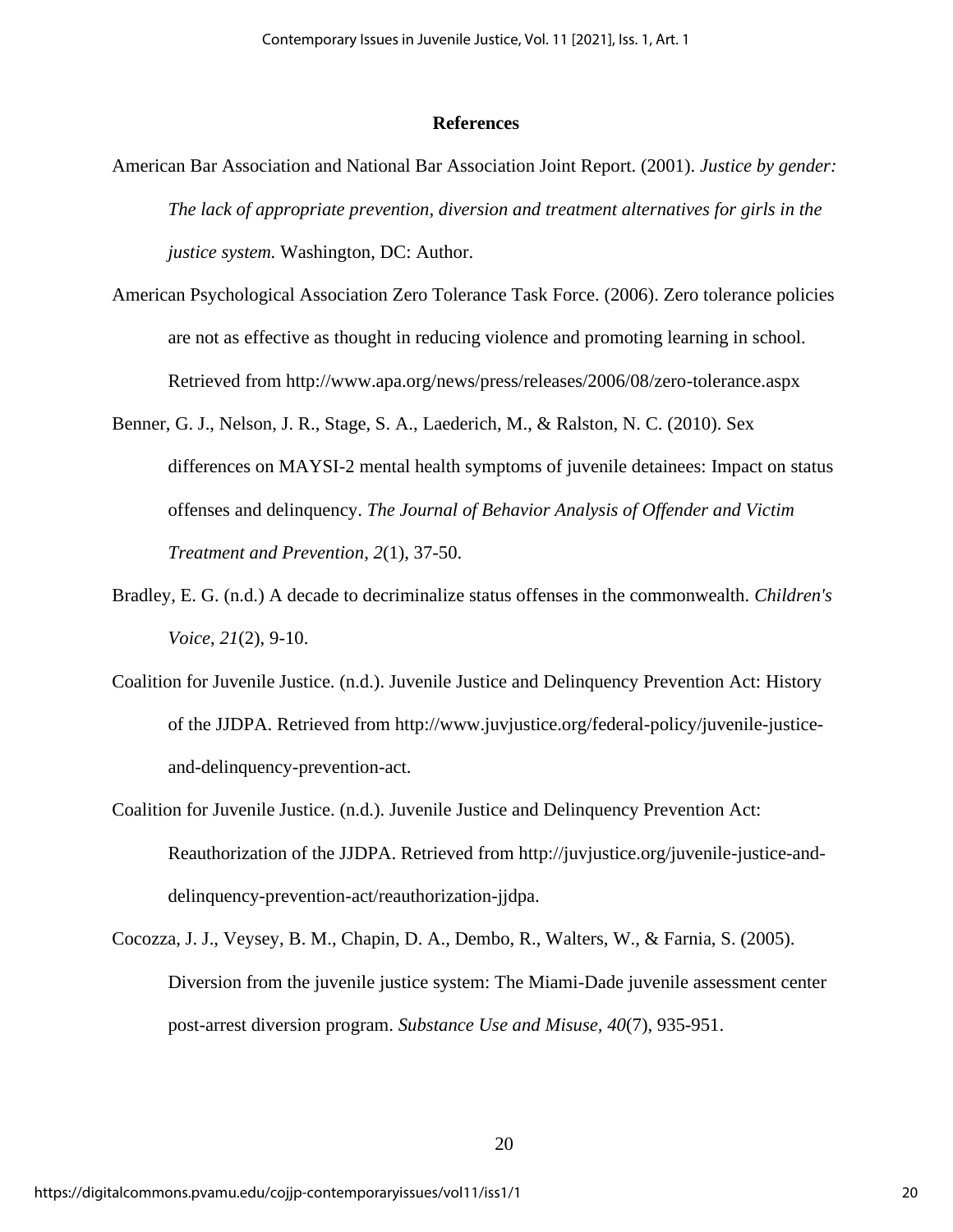- Davis, C. P. (2005). Girls and delinquency: Reconstructing status offenses. *Conference Papers -- American Sociological Association*, 1-21.
- Dembo, R., Schmeidler, J., Nini-Gough, B., Sue, C.C., Borden, P., & Manning, D. (1998). Predictors of recidivism to a juvenile assessment centre: A three-year study. *Journal of Child and Adolescent Substance Abuse, 7*, 57-77.
- Diversion Programs. (n.d.). Retrieved from https://youth.gov/youth-topics/juvenilejustice/diversion-programs.
- Greenwald, M. A. (2016). Delinquency Intake: Florida Department of Juvenile Justice. 1-10. Retrieved from http://www.djj.state.fl.us/research/reports/reports-and-data/staticresearch-reports/comprehensive-accountability-report.
- National Juvenile Justice Network. (2017). Advances in Juvenile Justice Reform: FL. Retrieved from http://www.njjn.org/our-work/juvenile-justice-reform-advances-florida.
- Office of Juvenile Justice and Delinquency Prevention. (2016). Girls and the Juvenile Justice System. Retrieved from https://rights4girls.org/wp-content/uploads/r4g/2016/08/OJJDP-Policy-Guidance-on-Girls.pdf
- Pilnik, L. (2016). Youth homelessness and juvenile justice: Opportunities for collaboration and impact. *Coalition For Juvenile Justice, 1*(1), 1-7.
- Saks, E. R. (2014). The status of status offenses: Helping reverse the criminalization of mental illness. *California Review of Law and Social Justice, 23*(3), 367-385.
- Shubick, C. (2010). What social science tells us about youth who commit status offenses: Practice tips for attorneys. *Child Law Practice, 29*(9), 129-141.
- Simmons, T. J. (2006). Mandatory mediation: A better way to address status offenses. *Ohio State Journal on Dispute Resolution, 21*(3), 1-30.